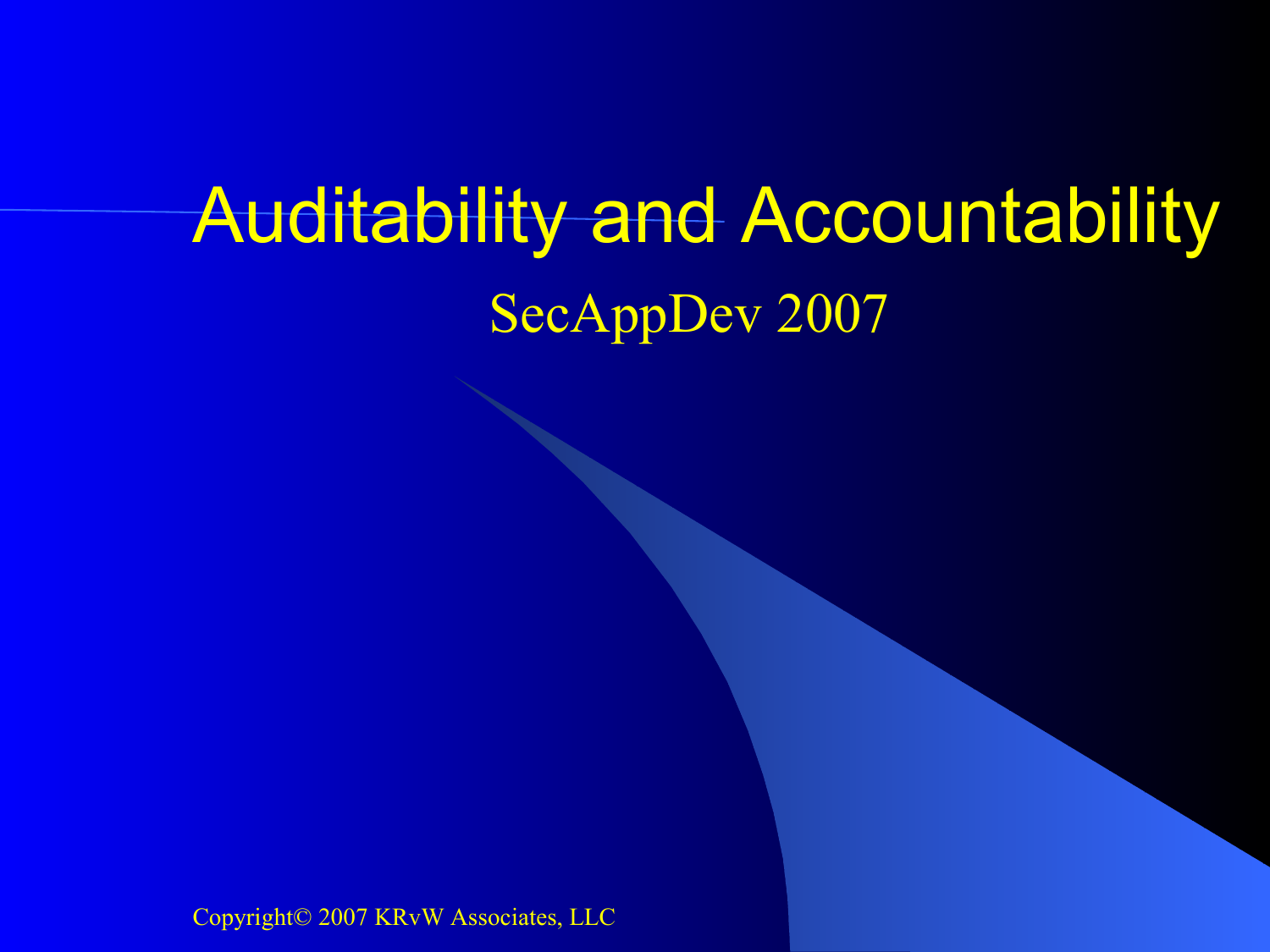# Quiz

Here's the scenario

- Your software has just suffered a major security breach
- The CEO has called in law enforcement and a Computer Security Incident Response Team (CSIRT) to help clean up the mess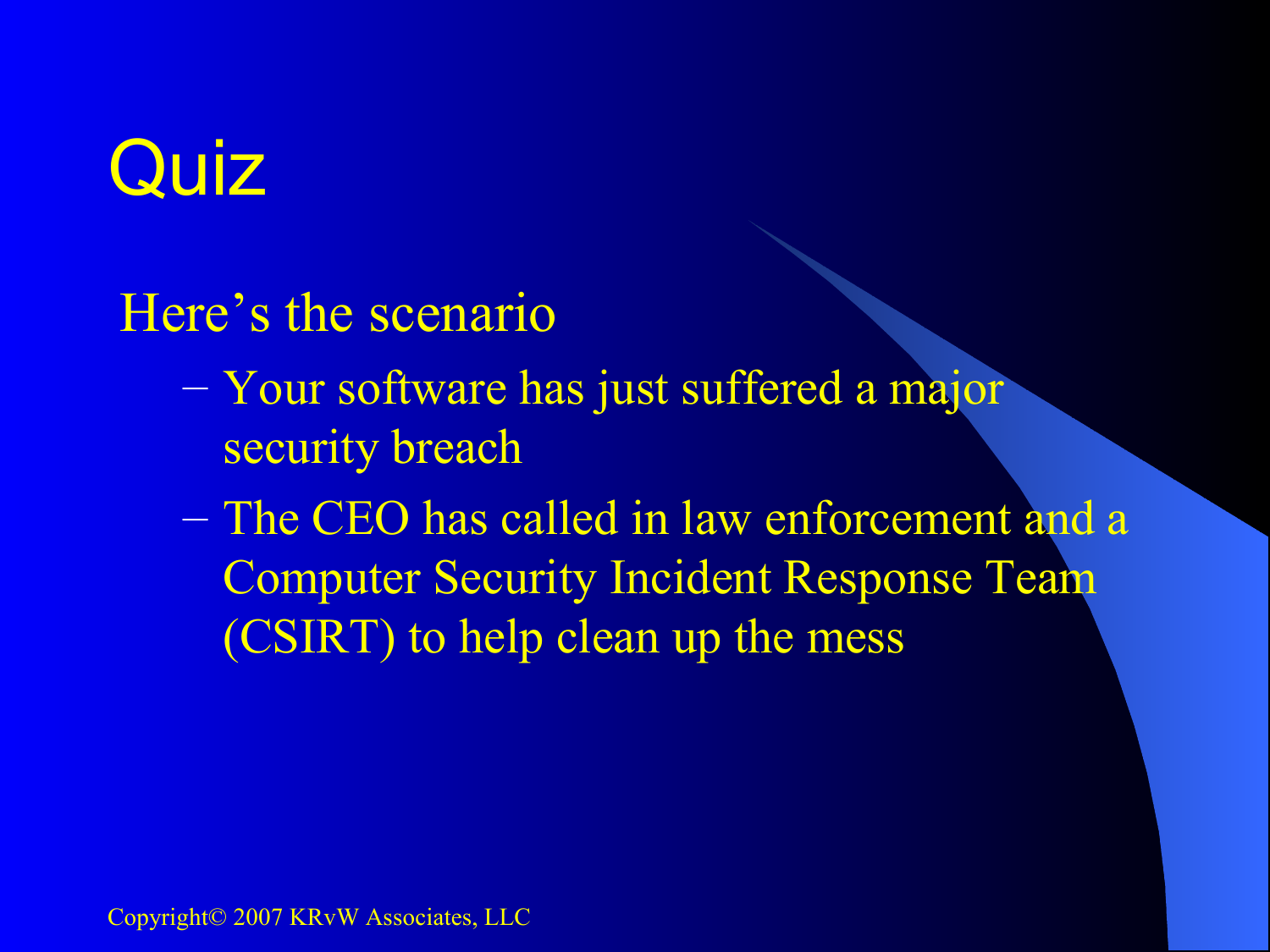#### Now what?

What are the CSIRT's top priorities?

How will your software help the CSIRT do its job?

Who will write the company's *next* software?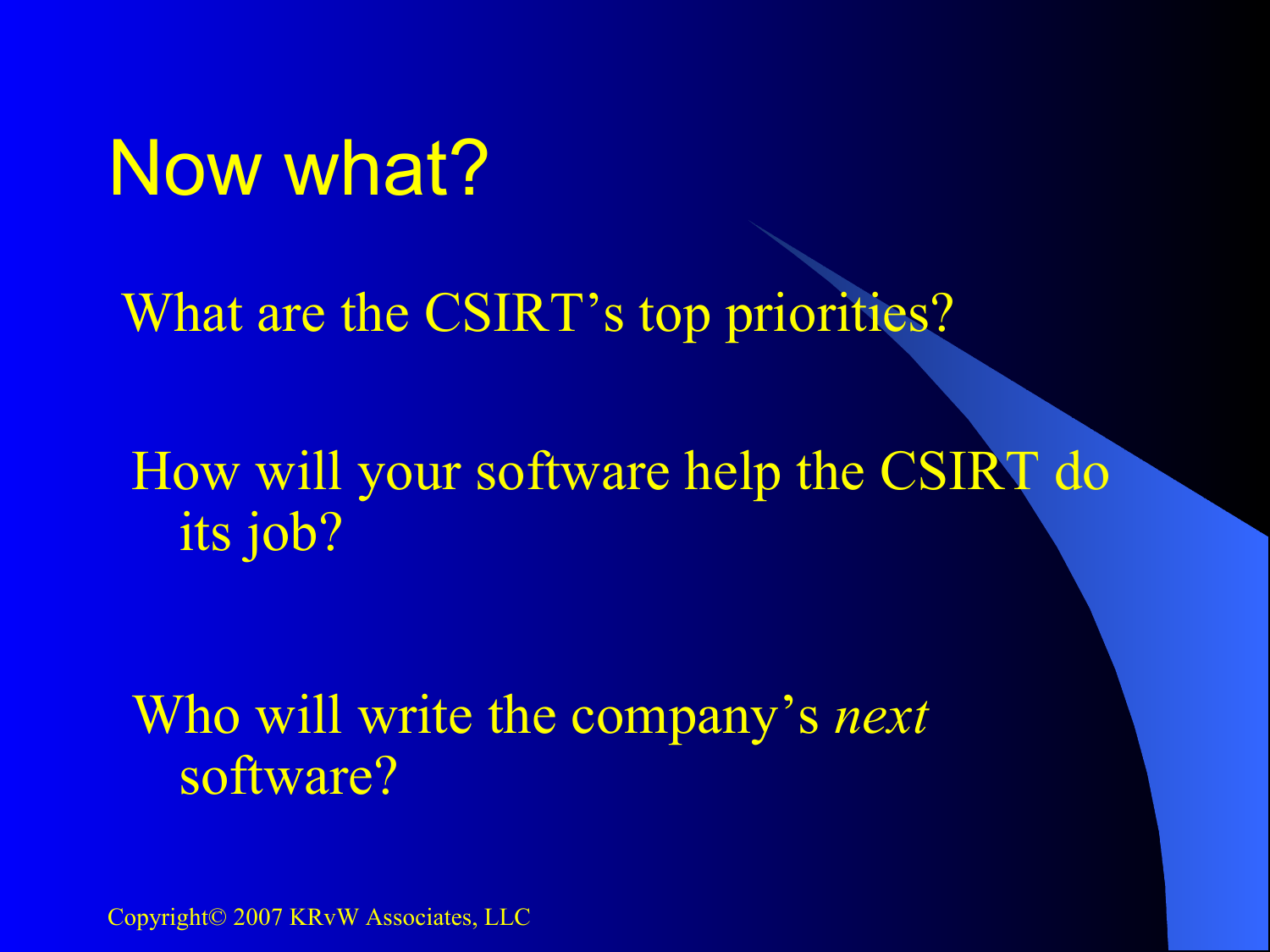#### Here's my answer to #1

- Highest priority is to determine the business impact
- Second highest is situational awareness throughout the incident
- Third is to recommend a course of action to take, and then to coordinate execution of that plan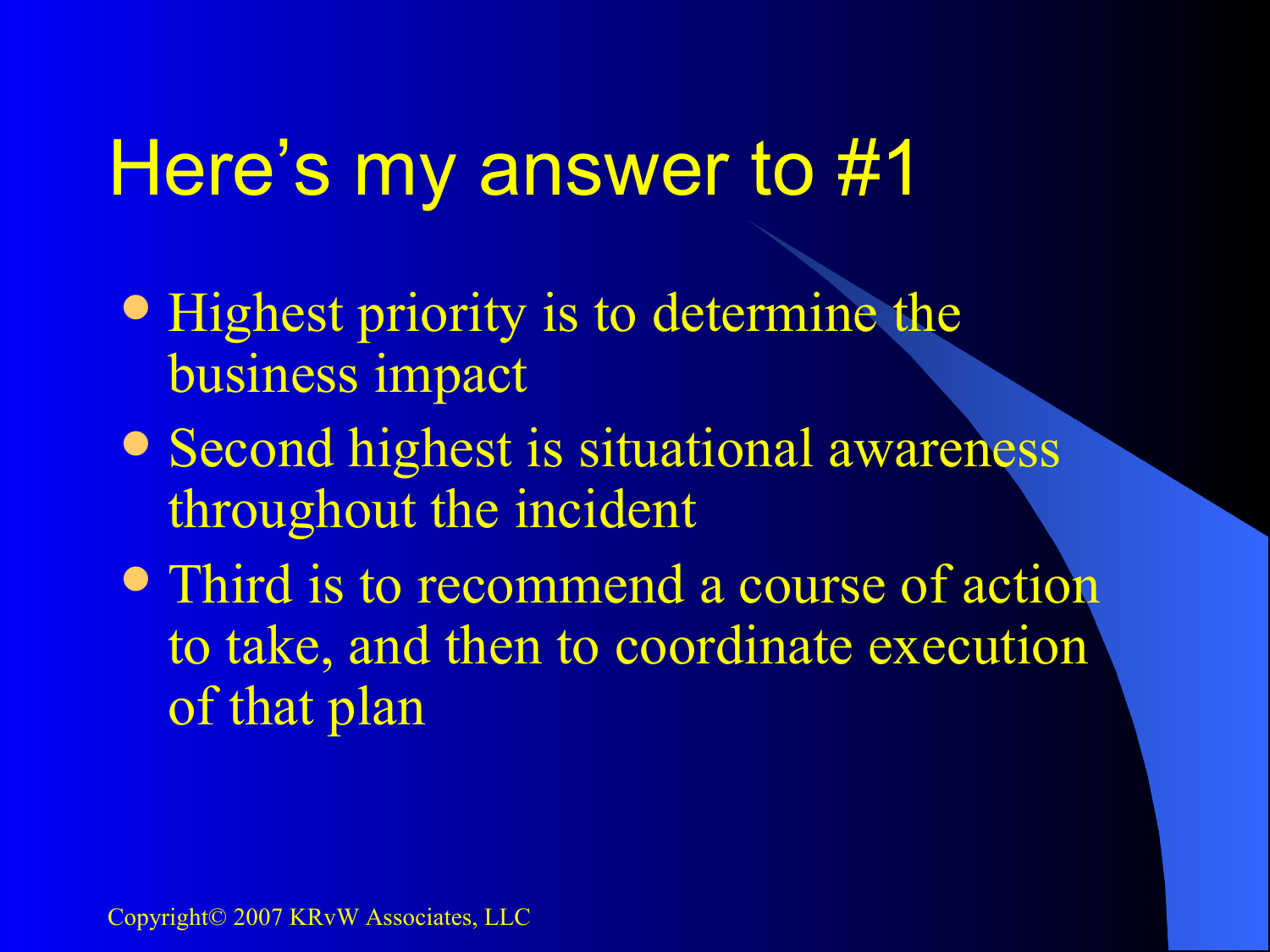# In reality

In my 20+ years of incident response experience:

- The CSIRT is called up after the fact
- Often, the attackers have come and gone
- CSIRT has to assemble the puzzle from available data

There's never enough−or the right−available data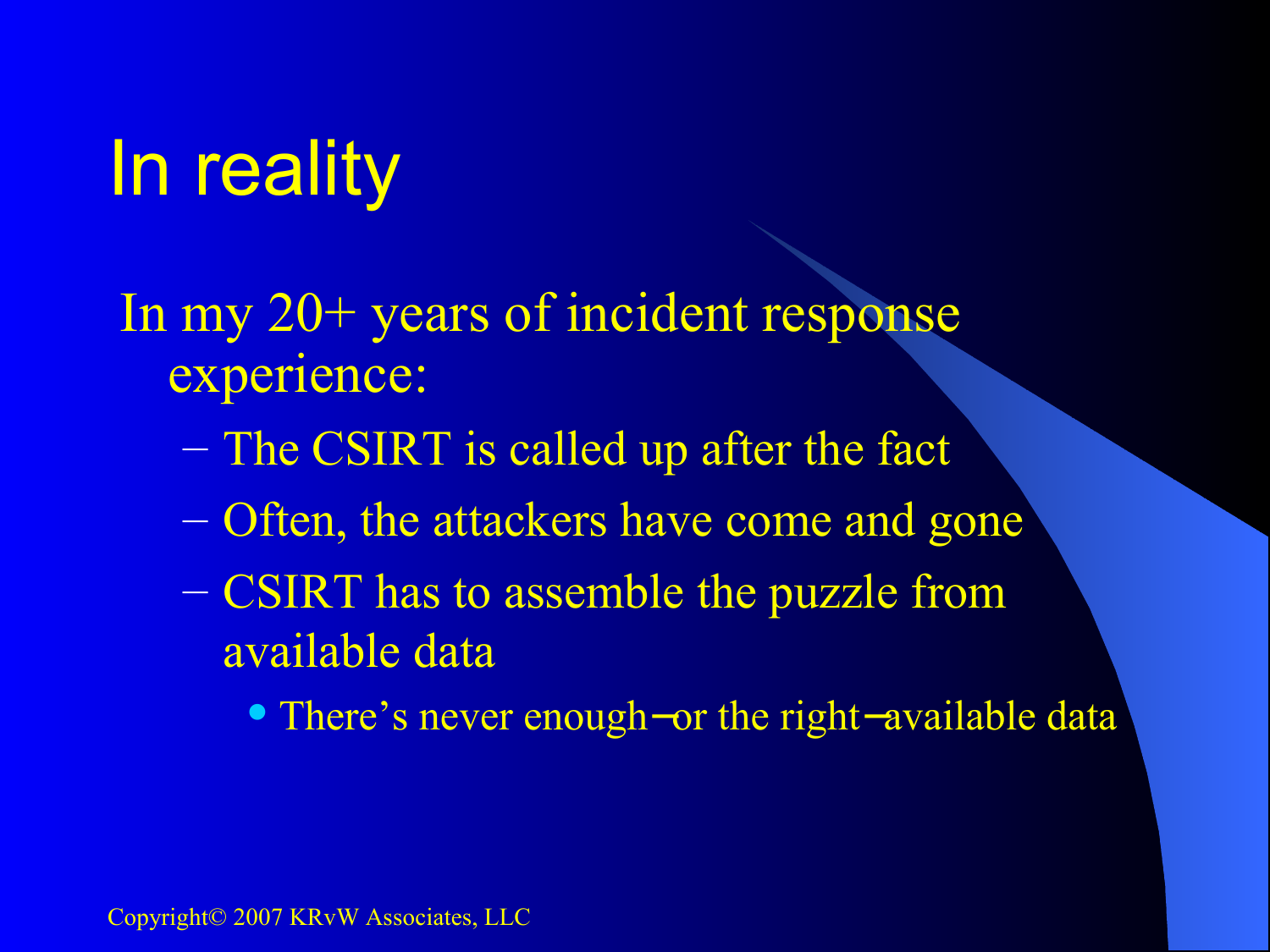### CSIRT needs to…

Determine the who, what, when, where, and how (WWWWH)

- Using existing records of the events
- Disk and network forensics often not terribly useful
	- After the fact may be too late
- Auditability vs. accountability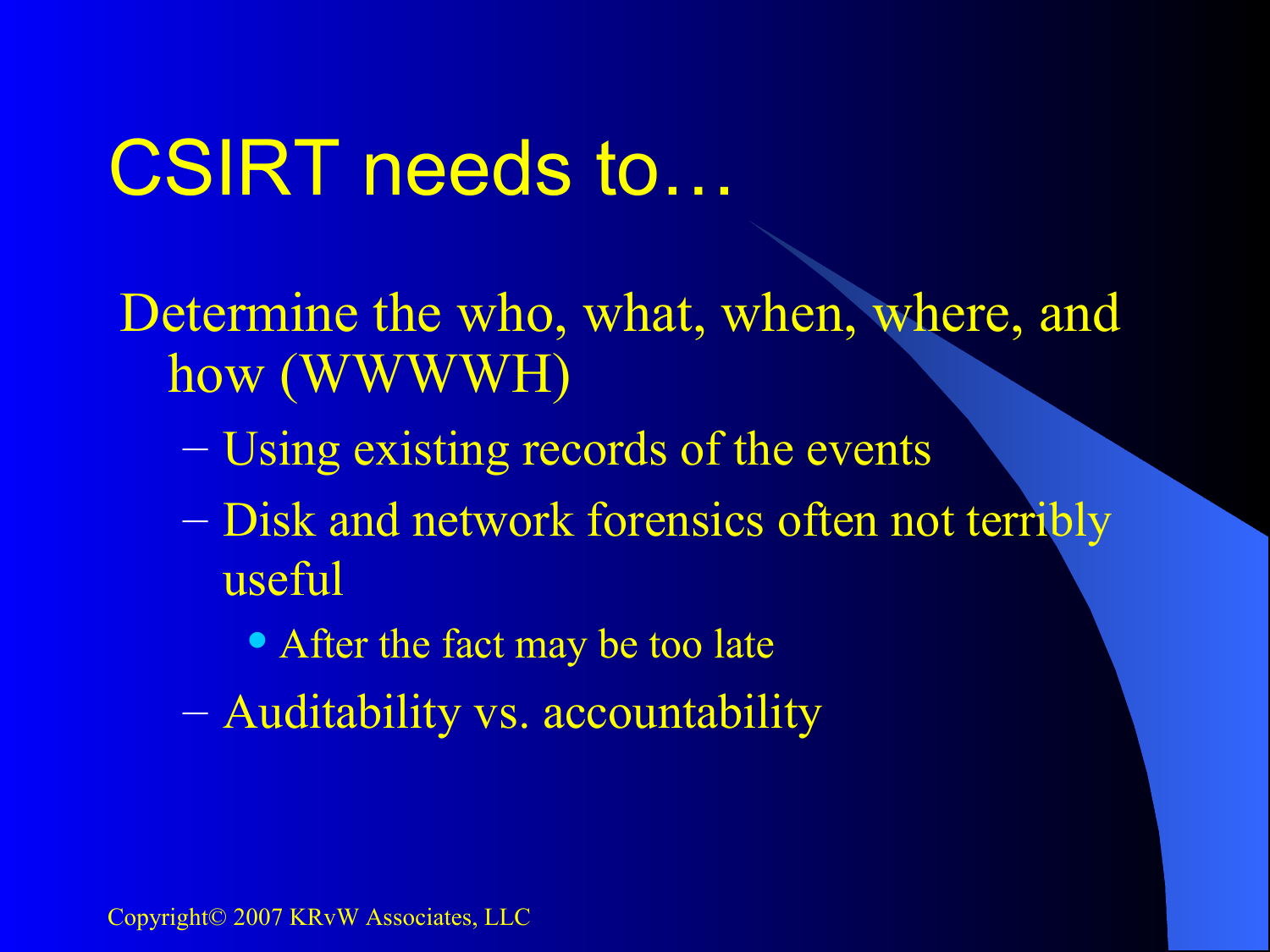# Event logging

#### In a production data processing environment, there can be many sources of log data

- With luck, they're sent to a central log concentrator
- Consider the per-source perspective
	- What did the (router, firewall, web server, Java container, database) see?
	- Now, what did they *report*?
	- How do they speak to WWWWH?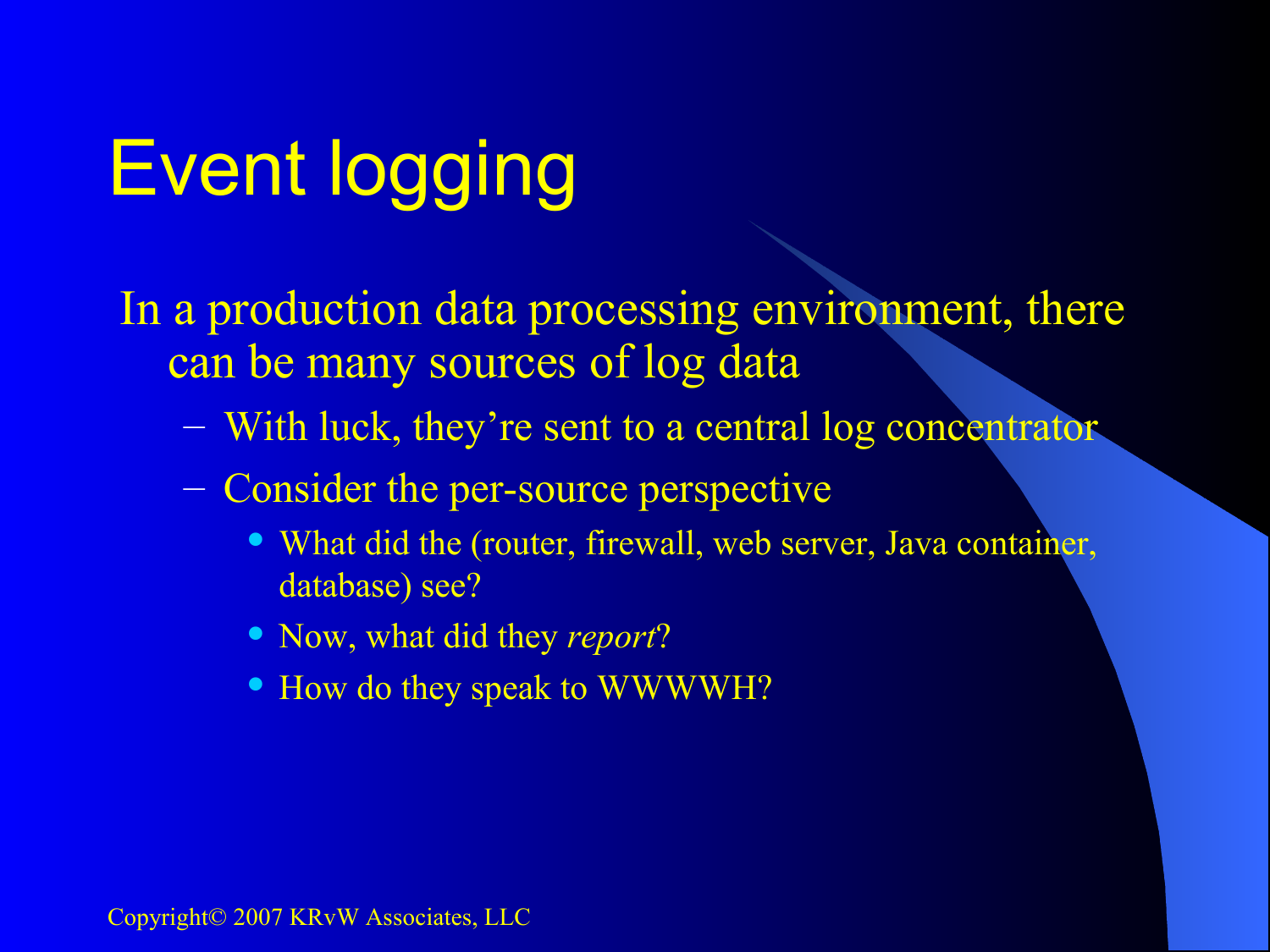## Synthesizing the data

From our event data, what can we tell?

- How is it all used to figure out what happened?
- How do our encrypted network protocols affect what we see?
- Examples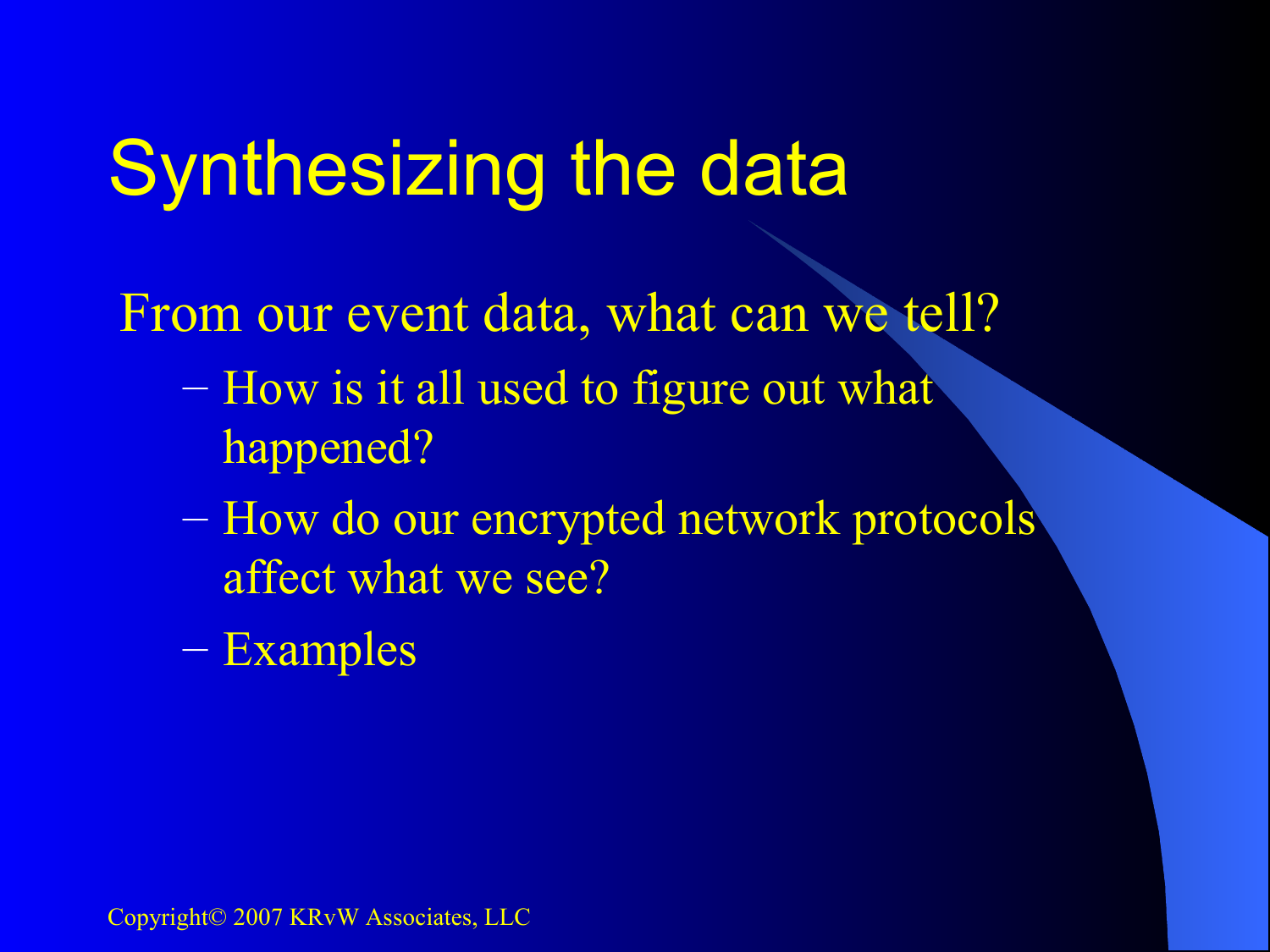#### Examples −1

#### Does this mean anything (useful) to you?

Jan 24 12:00:21 example-host ipop3d[40900]: pop3s SSL service init from 10.1.2.3 Jan 24 12:00:22 example-host ipop3d[40901]: pop3s SSL service init from 10.1.2.3 Jan 24 12:00:43 example-host imapd[40914]: imap service init from 127.0.0.1 Jan 24 12:00:47 example-host imapd[40929]: imap service init from 127.0.0.1 Jan 24 12:00:47 example-host imapd[40936]: imap service init from 127.0.0.1 Jan 24 12:00:48 example-host imapd[40949]: imap service init from 127.0.0.1 Jan 24 12:00:49 example-host imapd[40952]: imap service init from 127.0.0.1 Jan 24 12:00:49 example-host imapd[40953]: imap service init from 127.0.0.1 Jan 24 12:01:21 example-host ipop3d[40967]: pop3s SSL service init from 10.1.2.3 Jan 24 12:01:22 example-host ipop3d[40968]: pop3s SSL service init from 10.1.2.3 Jan 24 12:02:21 example-host ipop3d[40993]: pop3s SSL service init from 10.1.2.3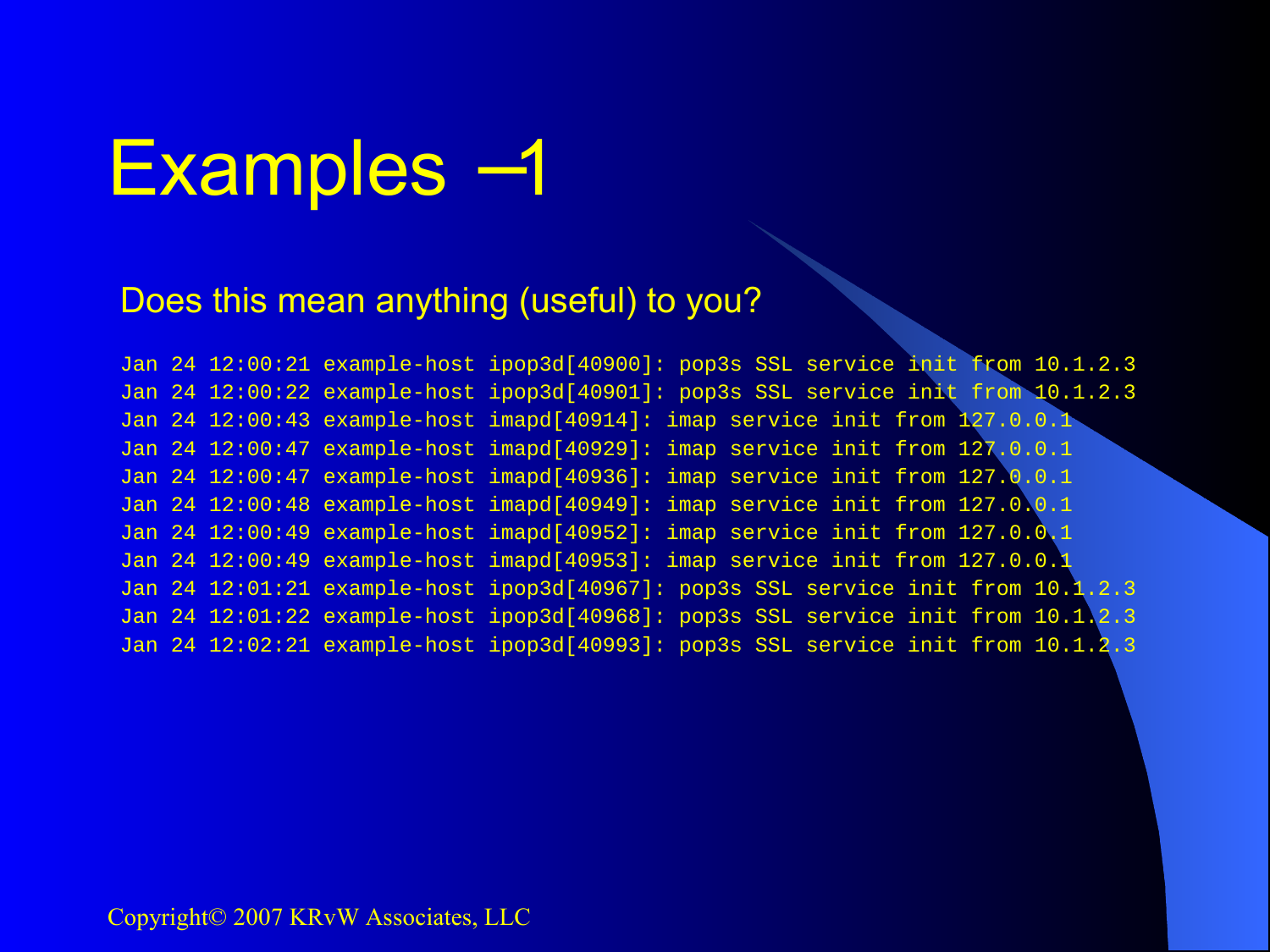

#### How about this one?

- Jan 20 10:48:25 example-host sshd[64110]: Accepted publickey for krvw from 10.1.2.3 port 33494 ssh2
- Jan 20 11:10:39 example-host sshd[64761]: Invalid user patrick from 216.144.225.211
- Jan 20 11:10:40 example-host sshd[64763]: Invalid user patrick from 216.144.225.211
- Jan 20 11:10:49 example-host sshd[64775]: Invalid user rolo from 216.144.225.211
- Jan 20 11:10:50 example-host sshd[64777]: Invalid user iceuser from 216.144.225.211
- Jan 20 11:10:51 example-host sshd[64779]: Invalid user horde from 216.144.225.211
- Jan 20 11:10:54 example-host sshd[64785]: Invalid user wwwrun from 216.144.225.211
- Jan 20  $11:10:55$  example-host sshd[64787]: Invalid user matt from  $216.144.225.211$
- Jan 20 11:10:59 example-host sshd[64795]: Invalid user test from 216.144.225.211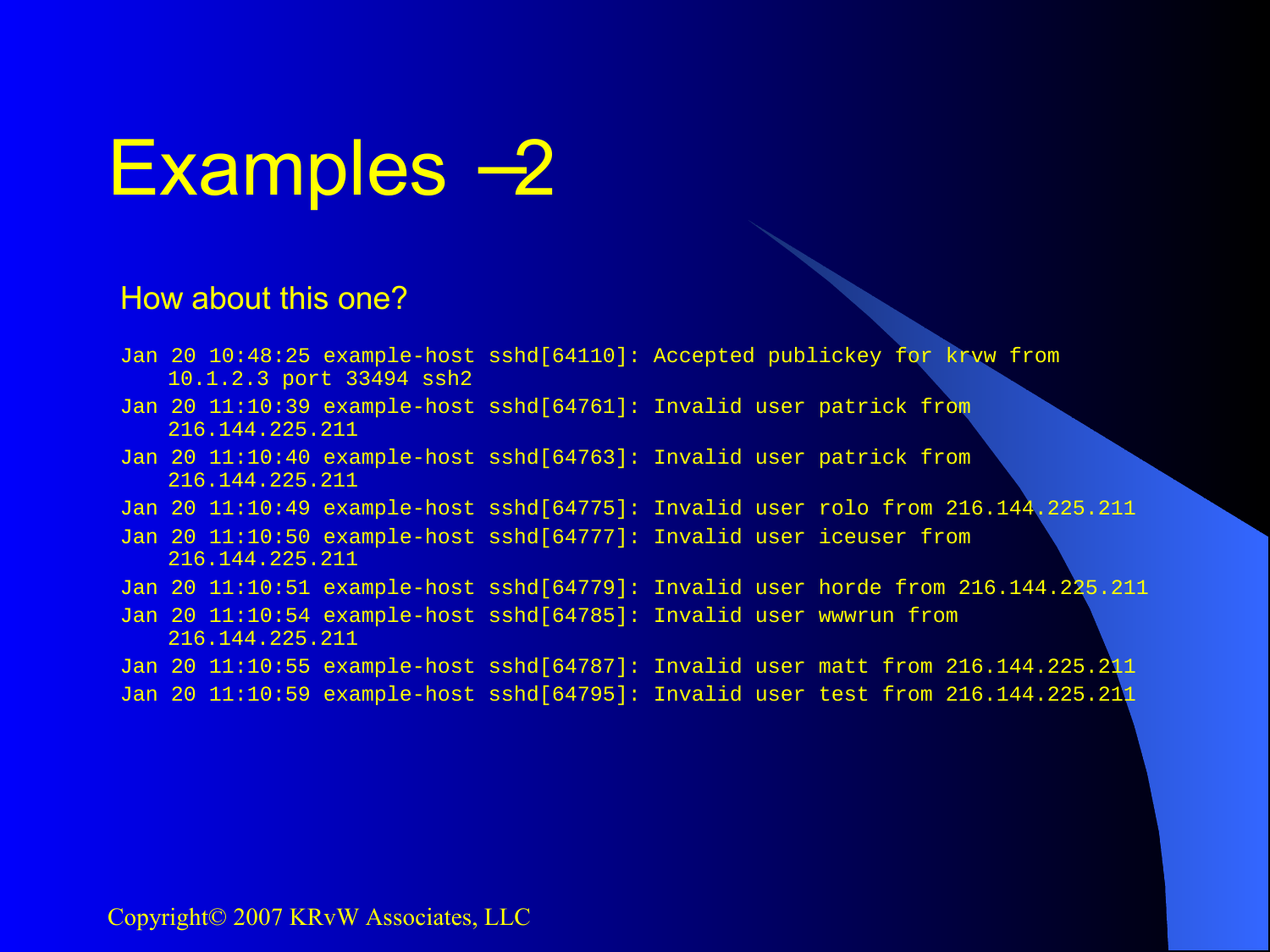### Examples −3 (last one…)

#### And what does this one tell you?

- 64.4.8.137 - [24/Jan/2007:06:15:09 -0500] "GET /robots.txt HTTP/1.0" 200 0 "-" "msnbot/1.0 (+http://search.msn.com/msnbot.htm)" 64.4.8.137 - - [24/Jan/2007:06:15:09 -0500] "GET /rss.xml HTTP/1.0" 200 8613 "-" "msnbot/1.0 (+http://search.msn.com/msnbot.htm)" 64.4.8.137 - -  $[24/\text{Jan}/2007:06:38:41 - 0500]$  "GET /robots.txt HTTP/1.0" 200 0 "-" "msnbot/1.0 (+http://search.msn.com/msnbot.htm)" 64.4.8.137 - - [24/Jan/2007:06:38:41 -0500] "GET /about.php HTTP/1.0" 200 9770 "-" "msnbot/1.0 (+http://search.msn.com/msnbot.htm)" 64.4.8.137 - - [24/Jan/2007:06:42:21 -0500] "GET /index.php HTTP/1.0" 200 5080 "-" "msnbot/1.0 (+http://search.msn.com/msnbot.htm)" 64.4.8.137 - - [24/Jan/2007:06:42:38 -0500] "GET /courses.php HTTP/1.0" 200 7509 "-" "msnbot/1.0 (+http://search.msn.com/msnbot.htm)" 64.4.8.137 - - [24/Jan/2007:06:50:07 -0500] "GET /whats\_new.php HTTP/1.0" 200 12404 "-" "msnbot/1.0 (+http://search.msn.com/msnbot.htm)" 64.4.8.137 - - [24/Jan/2007:10:09:30 -0500] "GET /contact.php HTTP/1.0" 200 3526 "-" "msnbot/1.0 (+http://search.msn.com/msnbot.htm)" 64.4.8.137 - - [24/Jan/2007:10:09:34 -0500] "GET /consulting.php HTTP/1.0" 200 4936 "-" "msnbot/1.0 (+http://search.msn.com/msnbot.htm)"
- 64.4.8.137 - [24/Jan/2007:10:09:34 -0500] "GET /sclist.php HTTP/1.0" 200 3139 "-" "msnbot/1.0 (+http://search.msn.com/msnbot.htm)"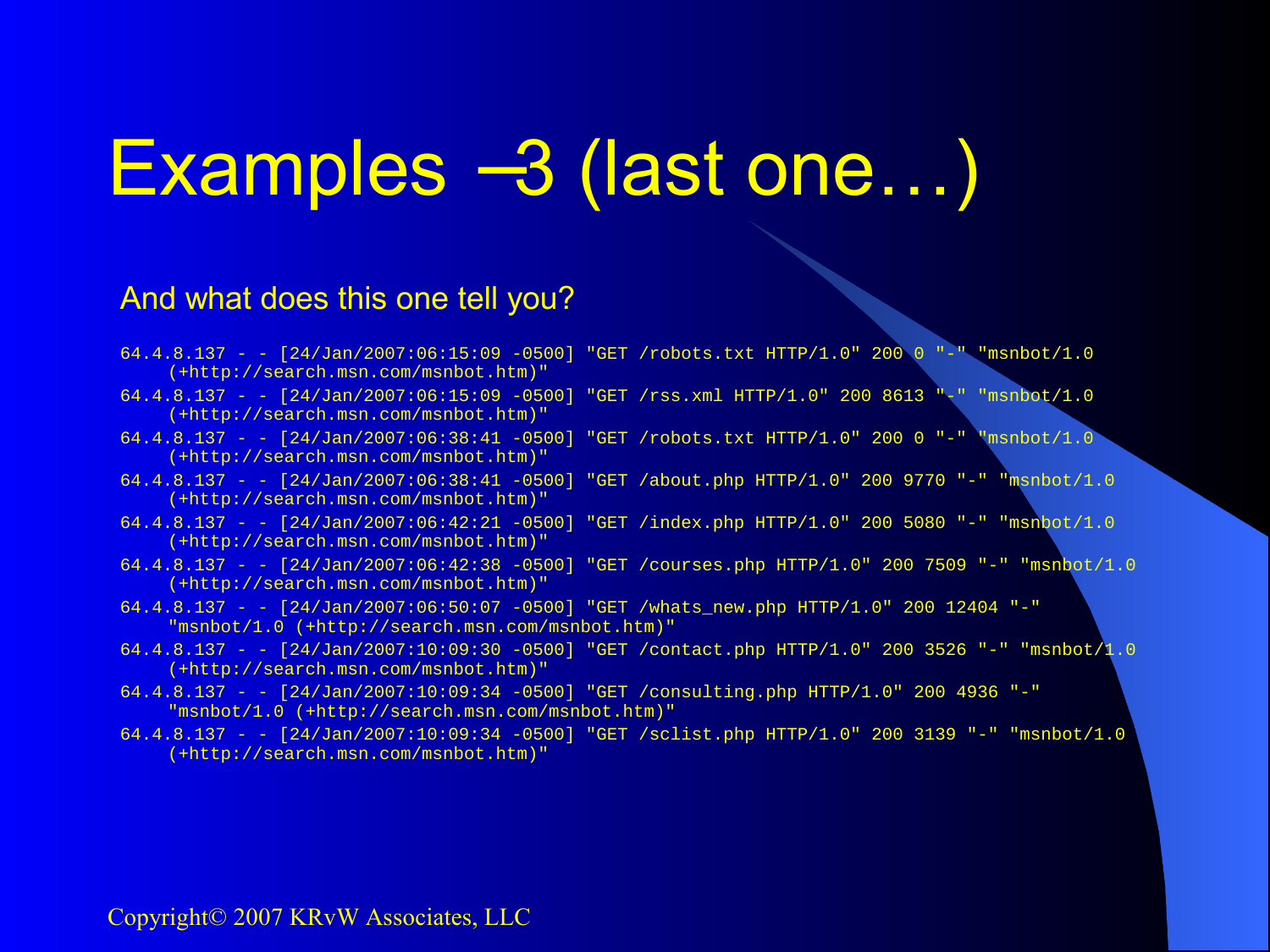#### Wow, those were ugly

So, what is missing from our logging? – Meaningful data about the software – Pretty much all of WWWWH

*Wouldn't it be neat if they looked more like…*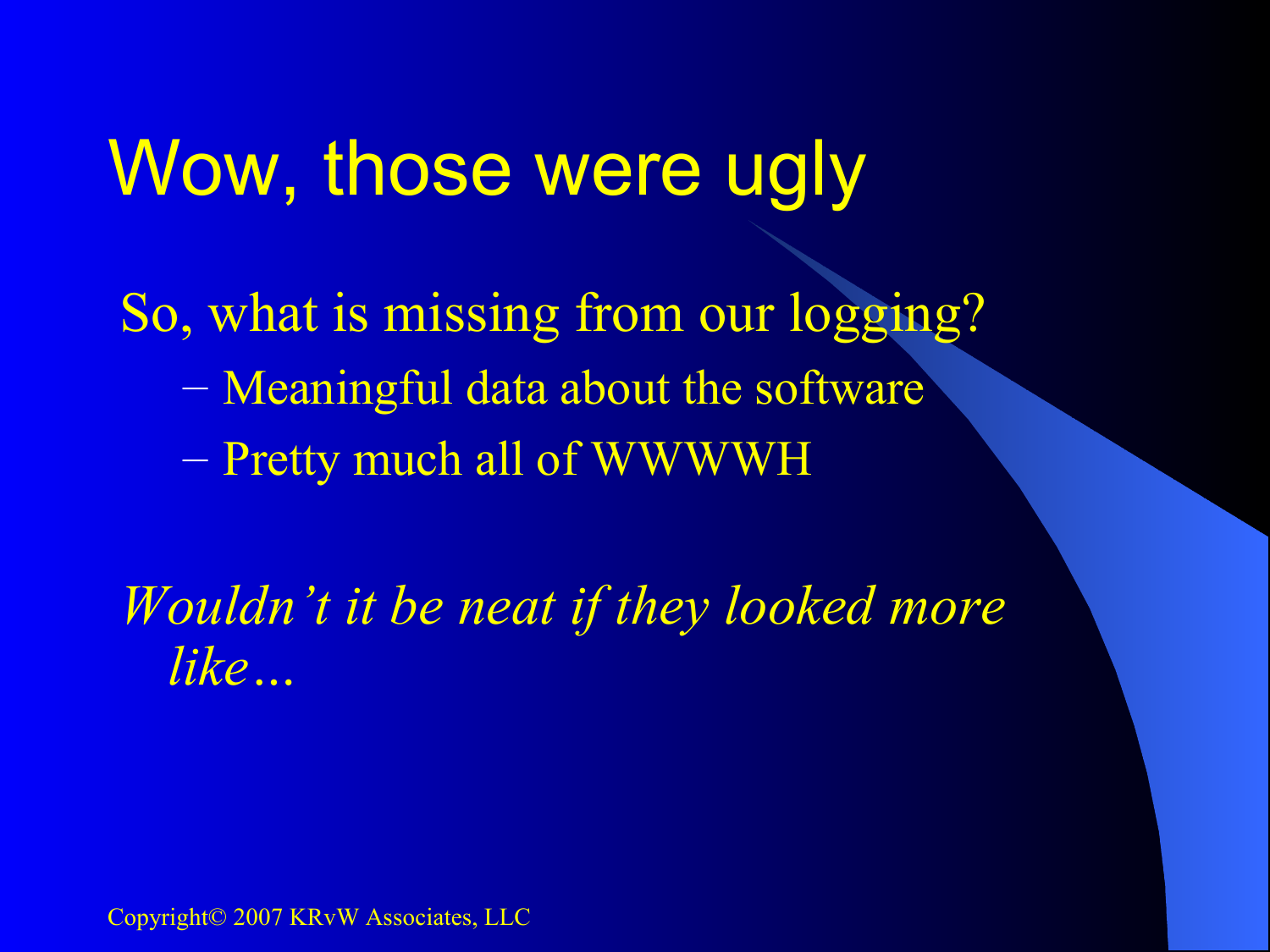### What if…

#### Isn't this a little more meaningful?

Jan 24 12:00:20 example-host apache[32767]: 10.1.2.3 "GET /webmail.php HTTP/1.0" Jan 24 12:00:47 example-host imapd[40929]: imap service init from localhost:apache Jan 24 12:00:47 example-host imapd[40929]: user wvrk authenticated Jan 24 12:00:48 example-host imapd[40929]: user wvrk downloaded 3 new messages Jan 24 12:00:49 example-host imapd[40929]: user wvrk messageids: 1234, 2345, 3456 Jan 24 12:00:49 example-host imapd[40929]: user wvrk Jan 24 12:01:21 example-host apache[32767]: webmail.php: user wvrk session terminated

#### *What can dev to to improve the status quo*?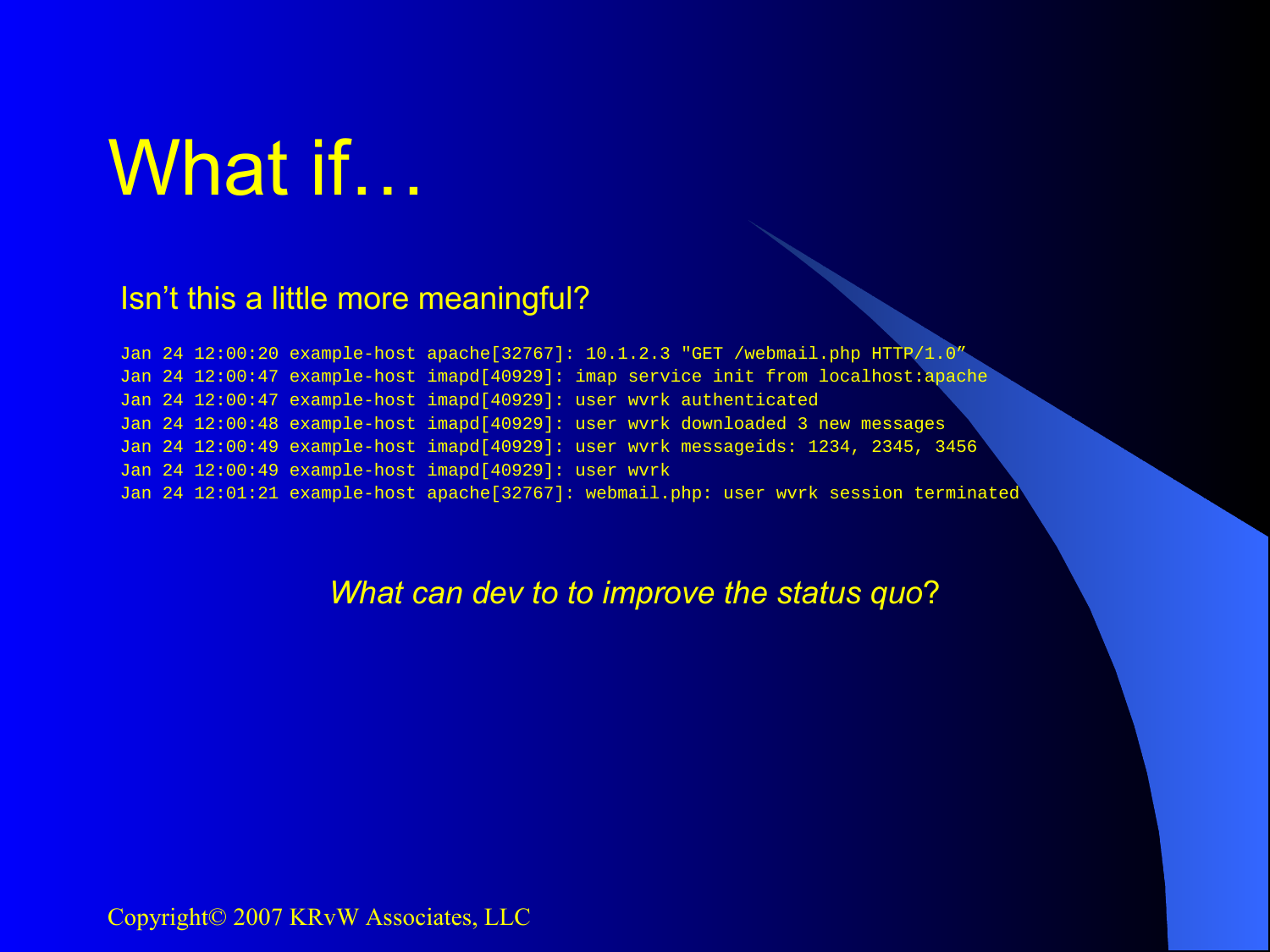### Dev's role in infosec

How do you contribute to infosec today?

- Protect
- Detect
- React

*Now, let's consider some alternatives*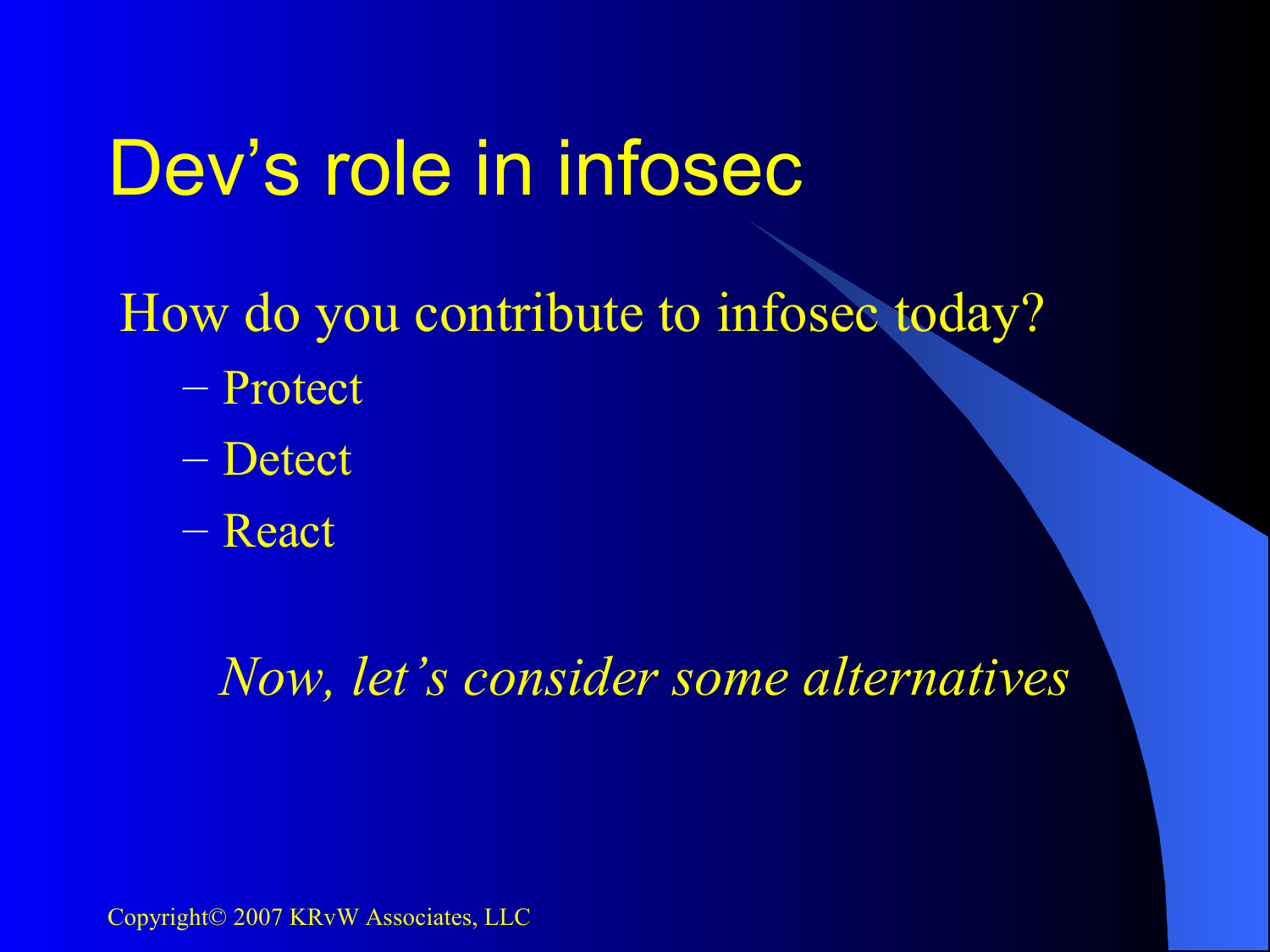## Protect −1

Designing the software

- Think about the application-to-OS interface
- Compartmentalization of function
	- Make full use of OS security features
		- E.g., separate identities/credentials for different functions
	- Virtual machines for some functions
- Case study: Postfix MTA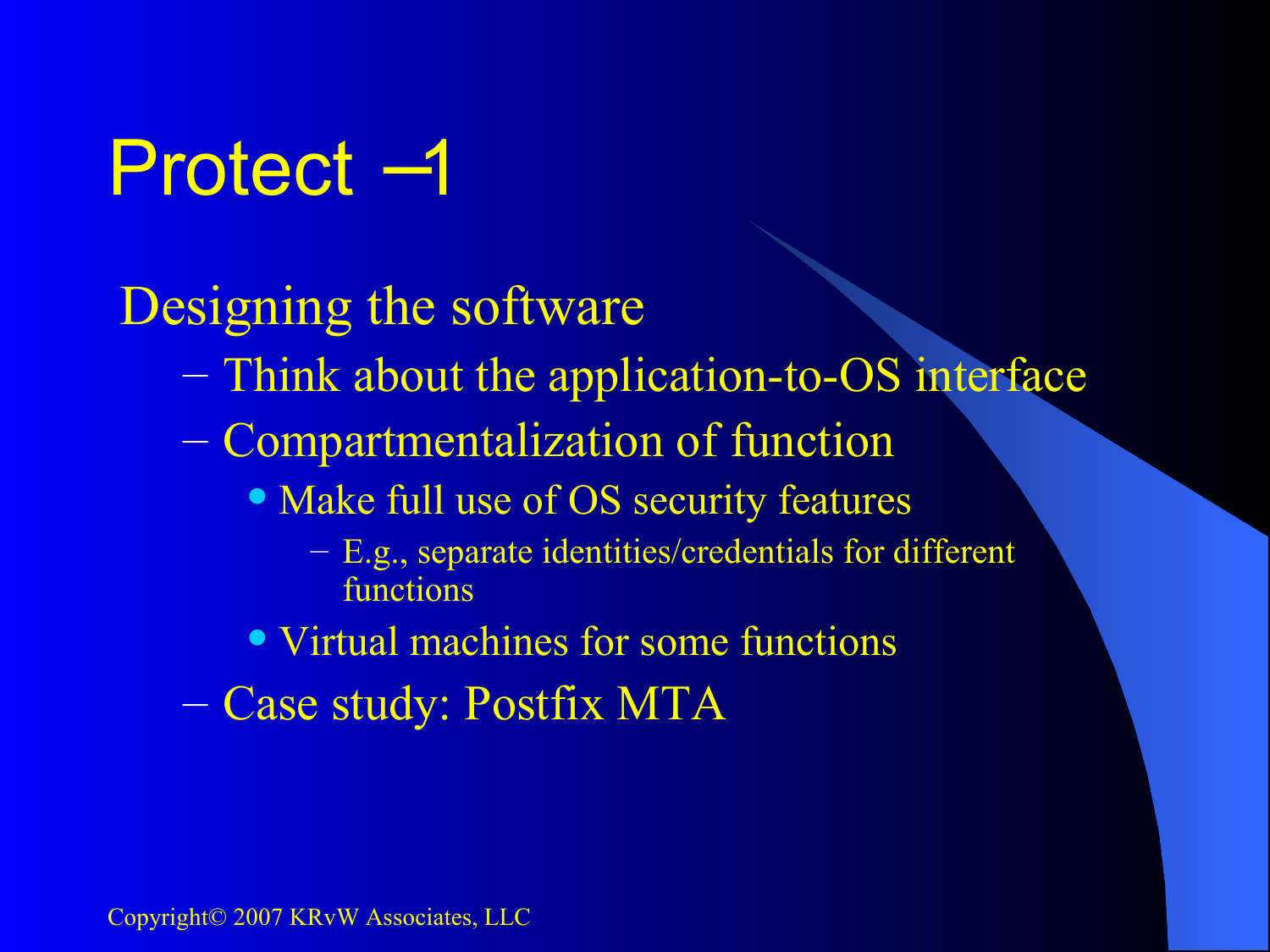#### Protect −2

Deploying the software

- File and directory access controls
- Apply the principle of least privilege

*"Every program and every user of the system should operate using the least set of privileges necessary to complete the job."* − *Saltzer and Shroeder, 1975*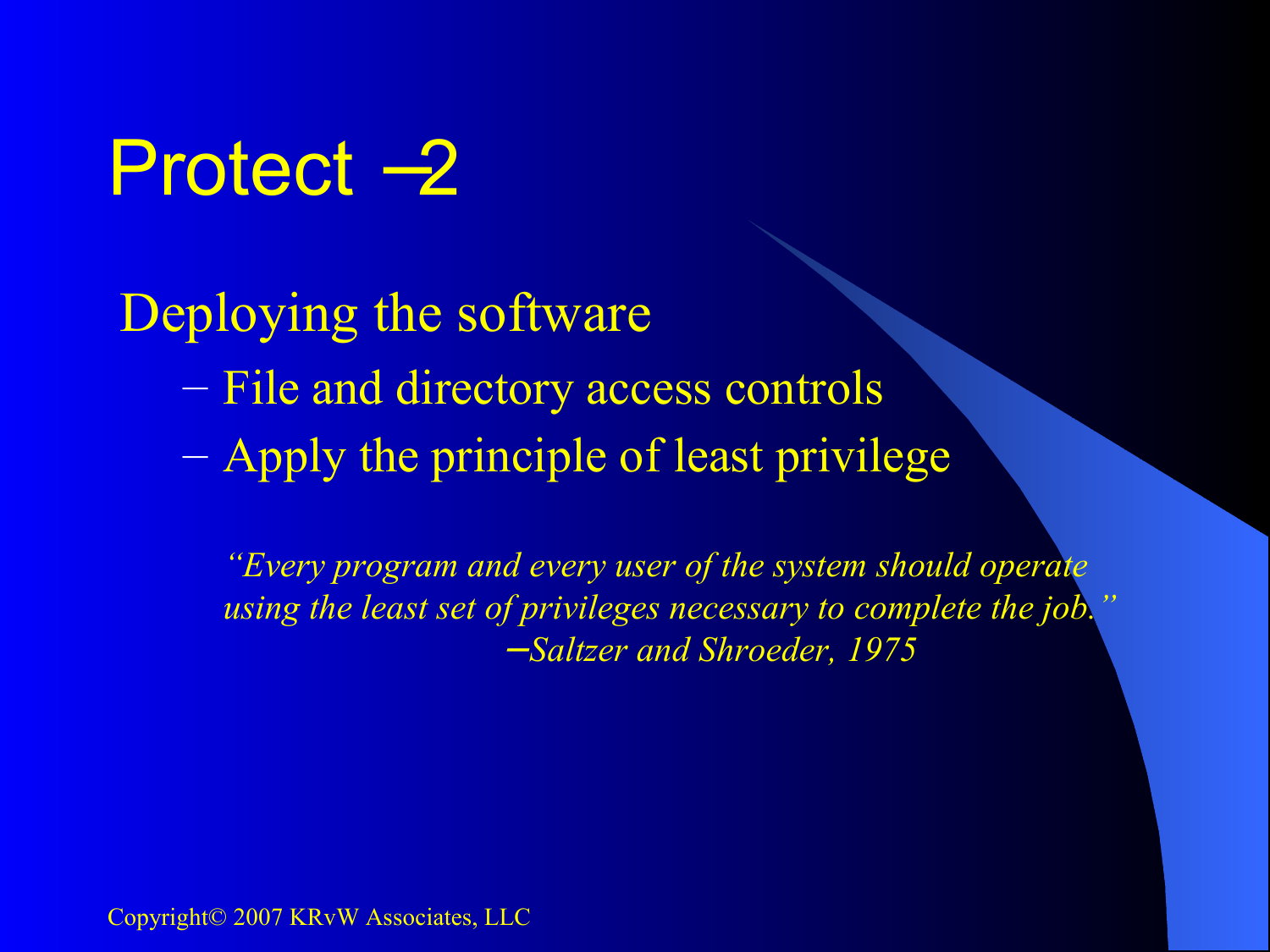#### Protect −3

Security states

- Many infosec organizations use a tiered priority scale for security incidents
	- E.g., "Infocon", priority 1-5, green through red scale
- Consider how your software might be aware and interact
	- **E.g., heightened logging, defensive posture**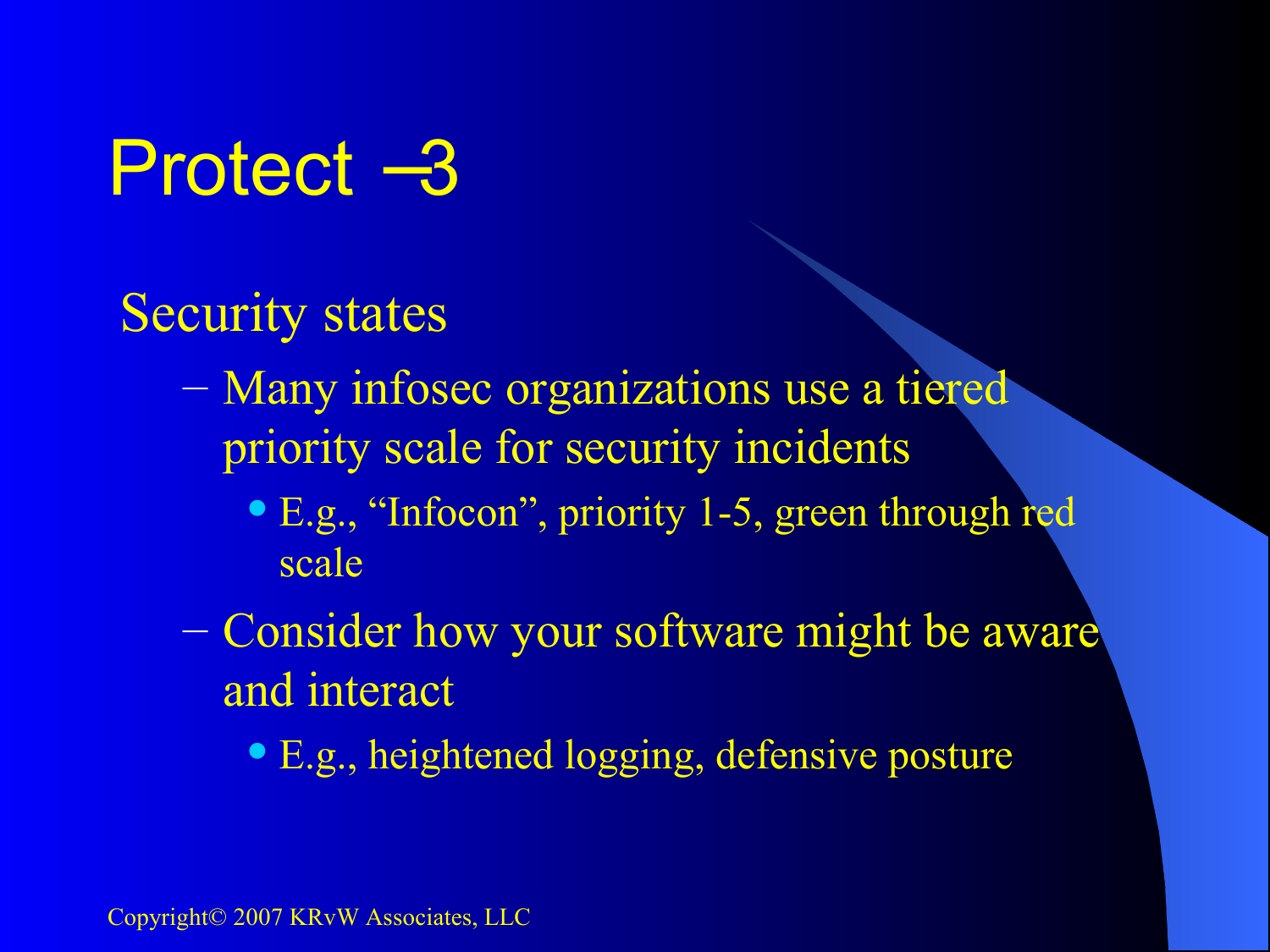#### Protect –4

#### App-level intrusion detection

- Consider viability of a "mini IDS" in your software
	- E.g., statistical profiling of normative behavior
	- Possibly in conjunction with extant IDS
- Case study: hotel credit card processing "velocity checker"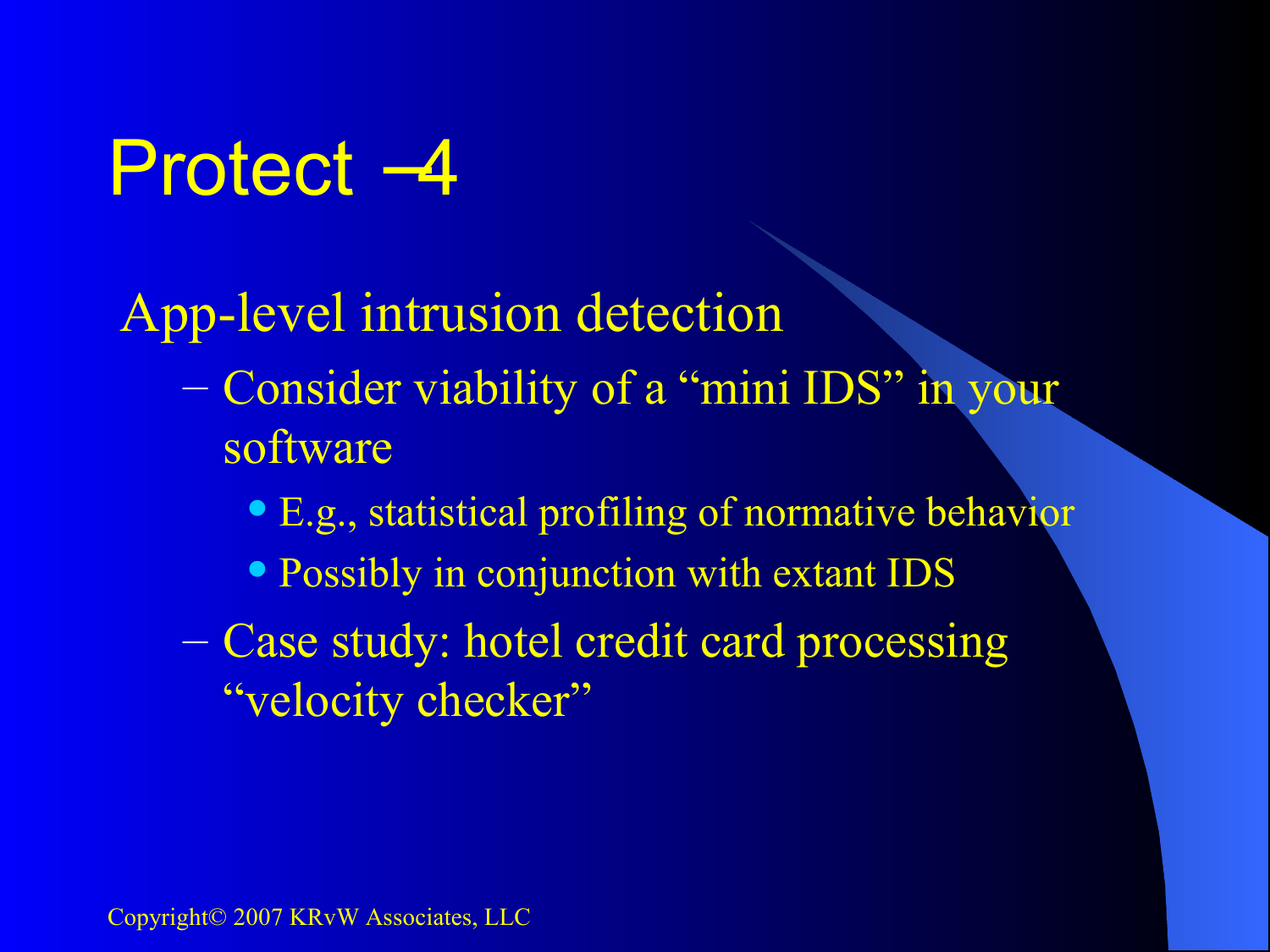## Detect <sup>-1</sup>

#### Event logging and monitoring

- Client and server considerations
	- Reporting agent and log concentrator
- Highest risk components of software
	- Your architectural risk analysis should guide you here
- Consider how your application works with your Ops team's monitoring
	- What would you need to know if you had to analyze an intrusion?
	- Do they use any standardized data fields, nomenclature, or other practices?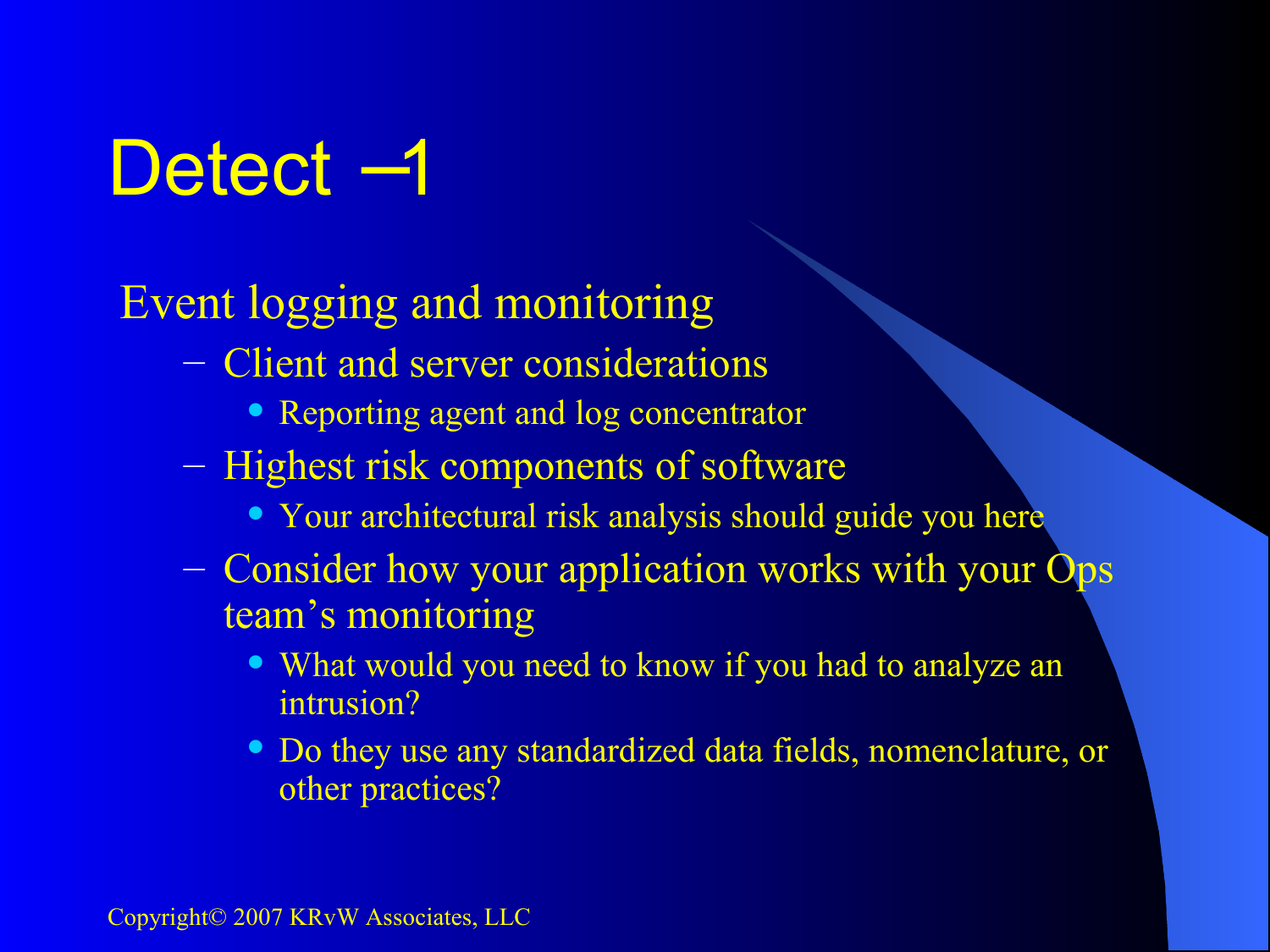#### Detect <sup>-2</sup>

More thoughts on logging…

- Integrate with existing event logging systems
	- E.g., Windows, syslog, syslog-ng
		- Also consider SNMP, CMIP or other management protocols
	- Watch out for free-form data
	- Cross-site scripting opportunity?
- Be careful about what is logged
	- Privacy laws
	- Coordinate this thoroughly with legal counsel
	- Case study: US retailer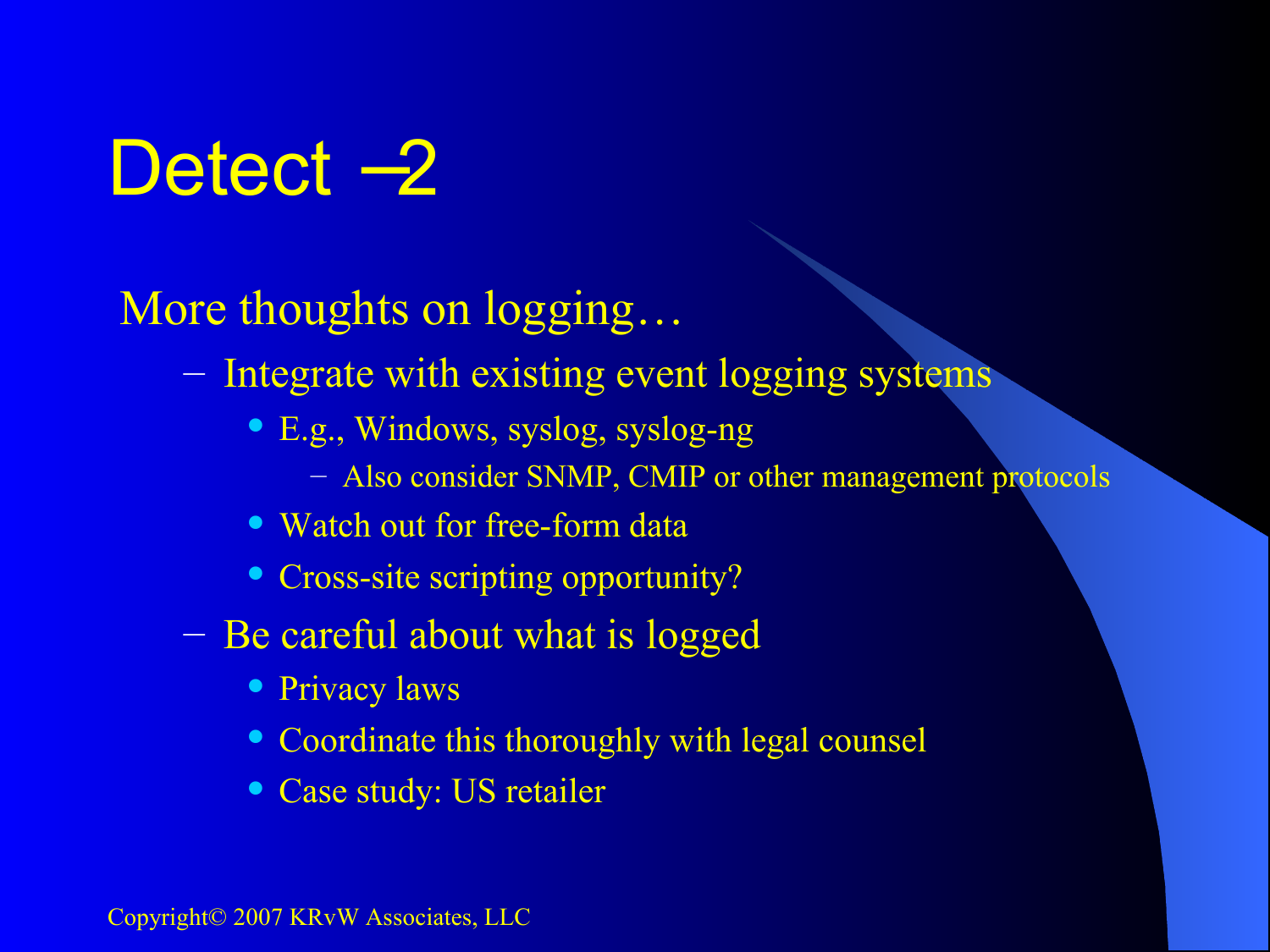#### Detect –3

#### Support for "Infocon" tiers

- Is state read-only or can your app affect elevated levels?
- Log additional data for high tiers?
- Random security questioning of users? Example: NTFS event logging options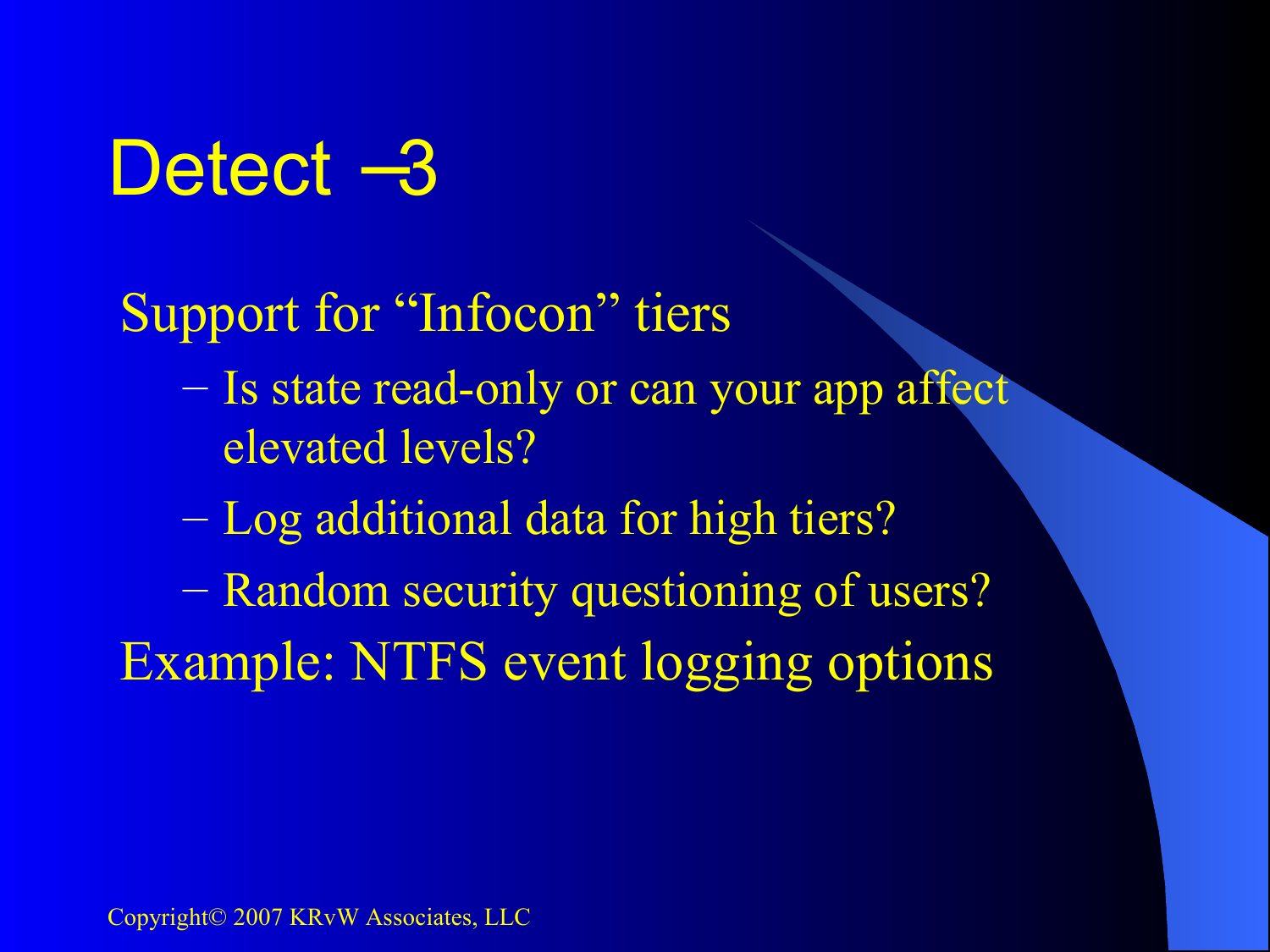## React −1

Ok, the alarm has been pulled−now what?

- Evidence handling support
	- Log query and search tools
	- Tamper-evident seal for log extracts
	- Digital signatures of log data to enhance nonrepudiation capabilities
- Quarantine of suspect data
	- Data uploaded to app stored away in a safe place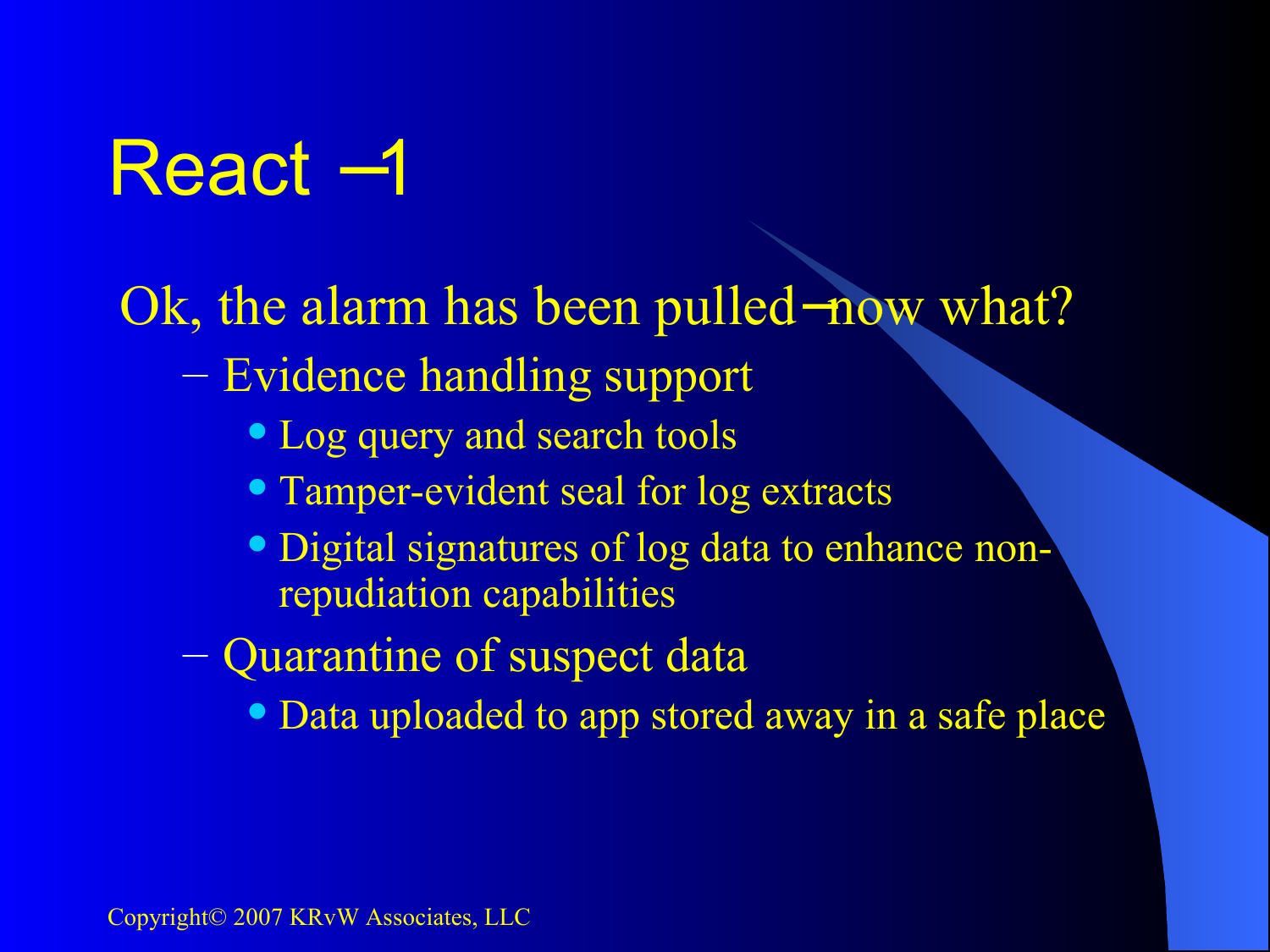## React −2

Support for honeypots

- Shunting attacker to alternate system
- Stateful export to honeypot
	- Sanitized system data
	- Account credentials
	- Realistic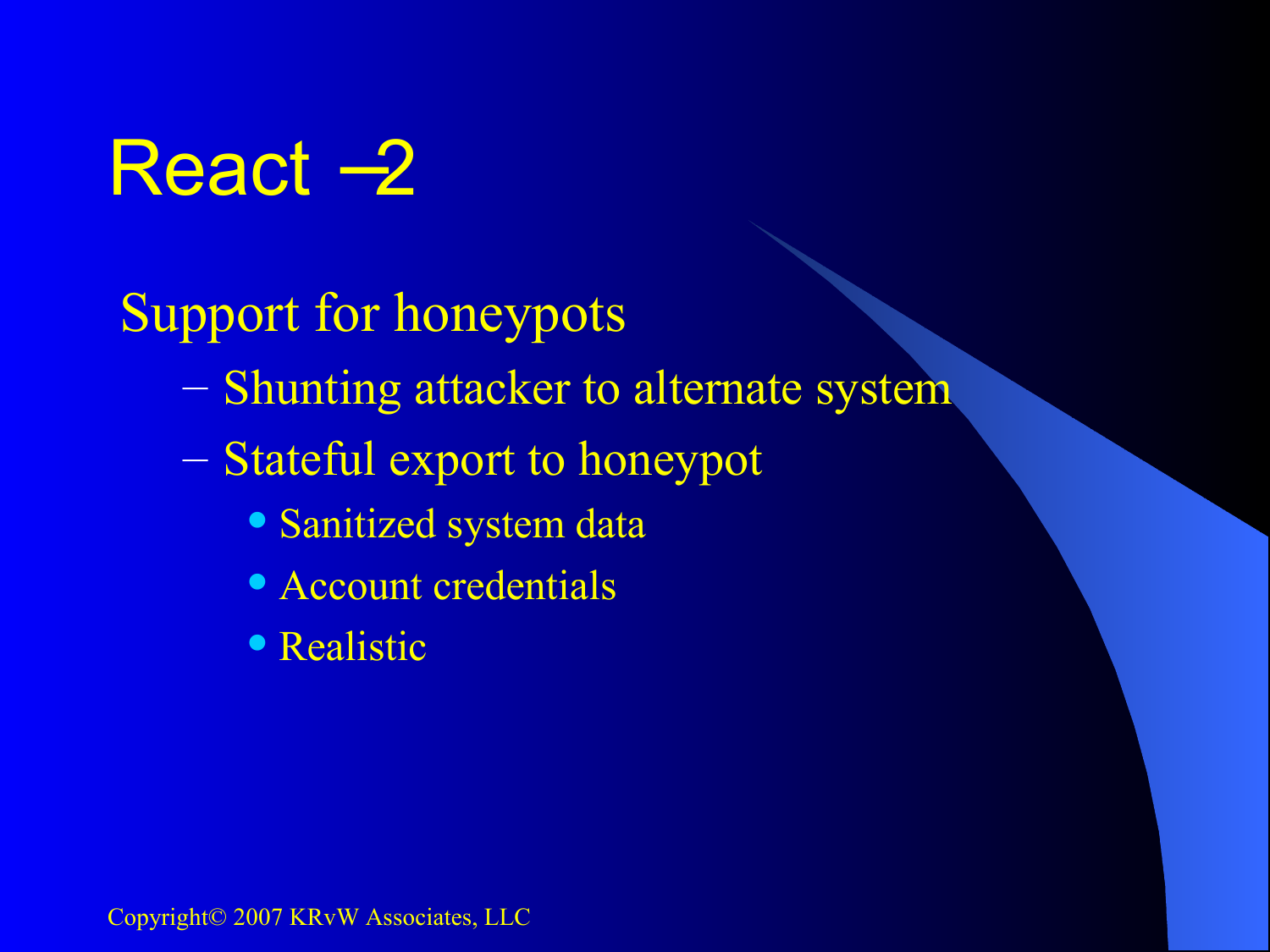#### Infrastructure

Be sure your logging architecture is solid

- Centralized log server
	- Monitored by security team
- Secure protocols
- Non-repudiation of logged data
- Mutual authentication
	- How do you know you're talking to the logger
- What's the performance impact?
	- Separate admin data from production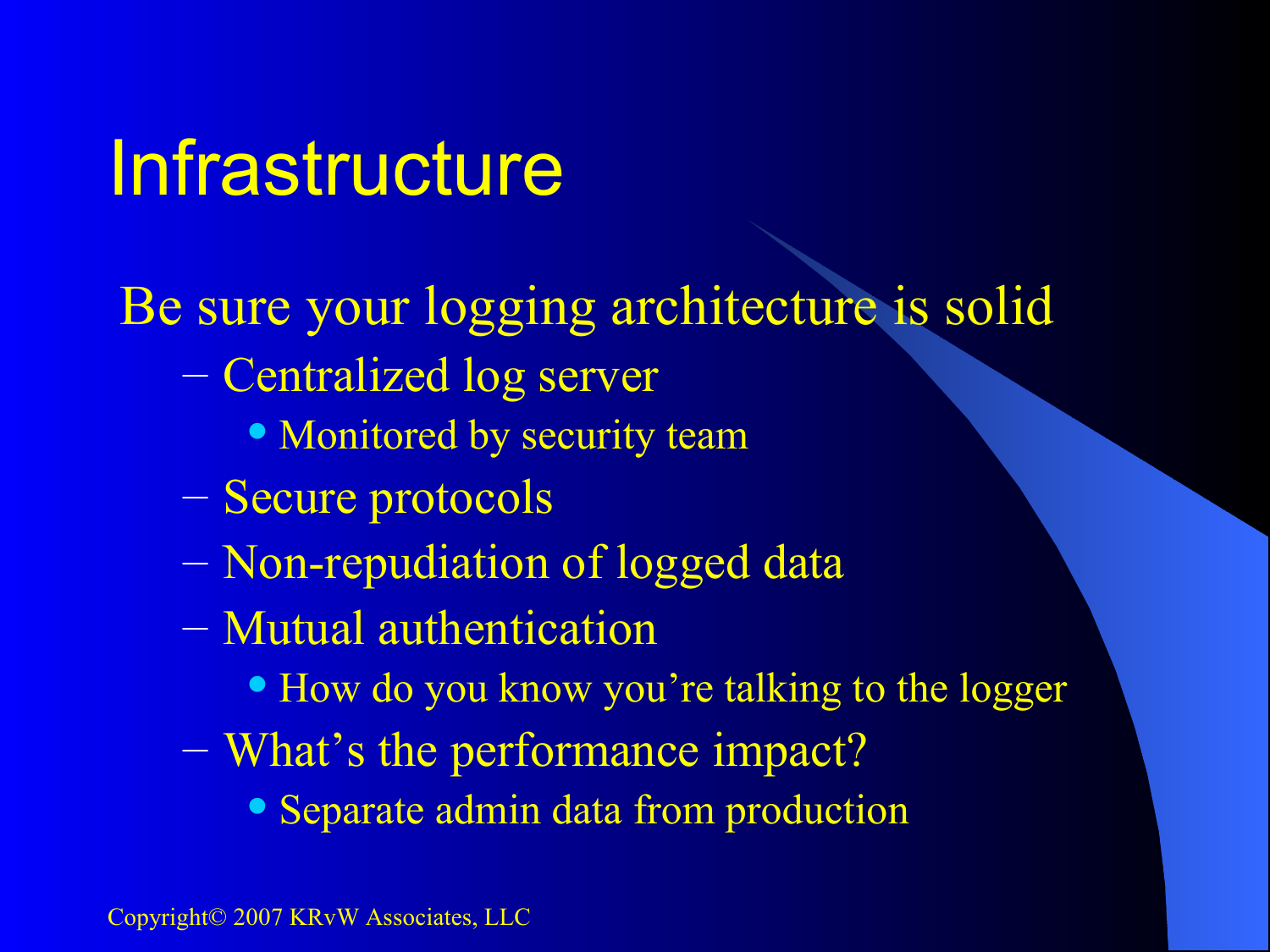#### Legacy apps

How do you improve the auditability of your legacy apps?

- Application firewalls can help to a degree
	- Most are exclusively for web apps
- Must have intimate knowledge of how the app works in order to be useful
- Event logging is a trivial and natural add-on this way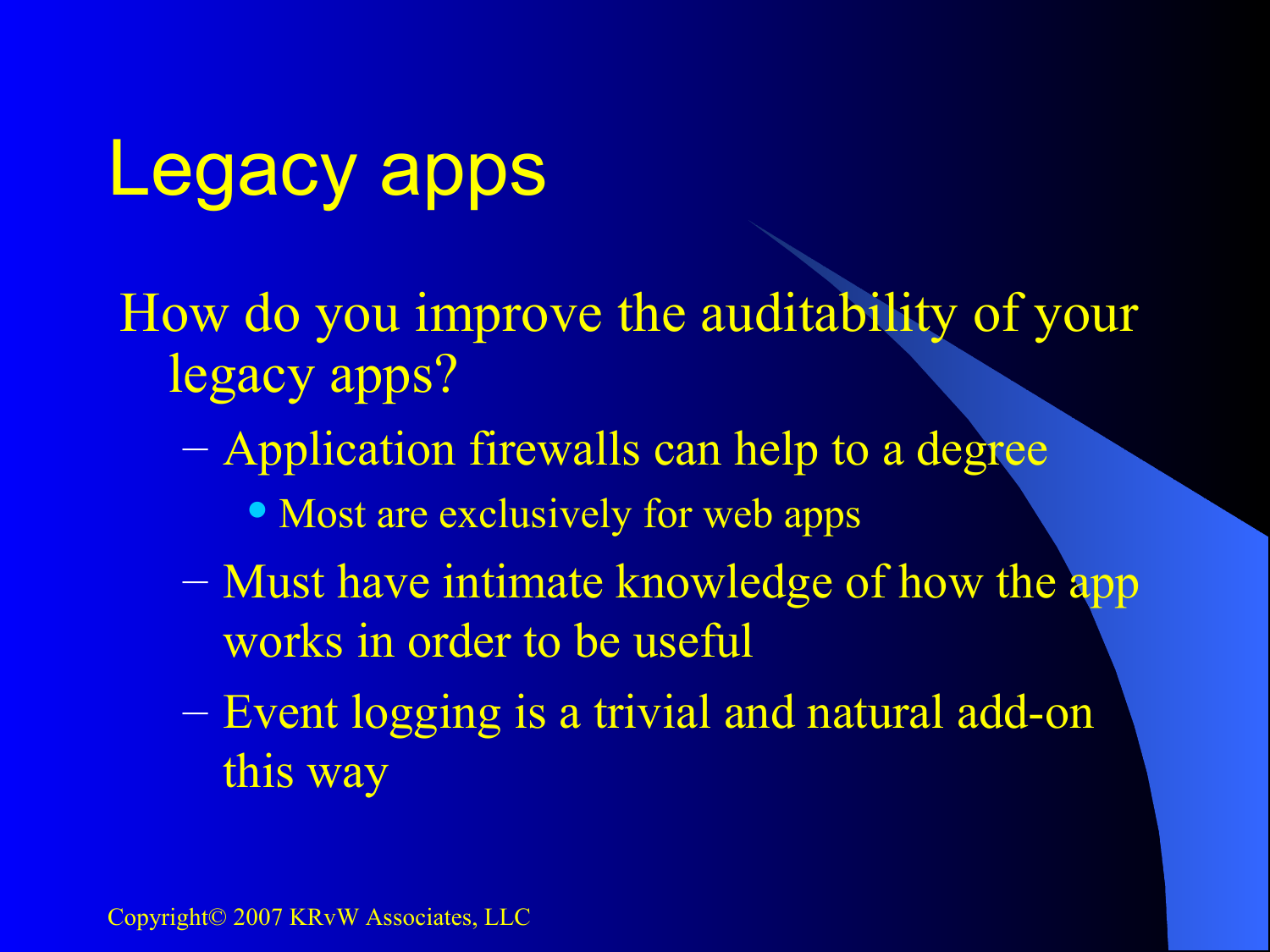## Getting started

#### Don't wait for "them" to come to you

- Seek out the CSIRT at earliest stage of the dev process
	- Coordinate features, logging, etc.
	- Inventory of what gets logged is vital
	- Interface with IDS data/team to ensure compatibility with app logging data
- Seek out General Counsel or privacy officer
	- Ensure logging is in compliance
	- May need to be different by region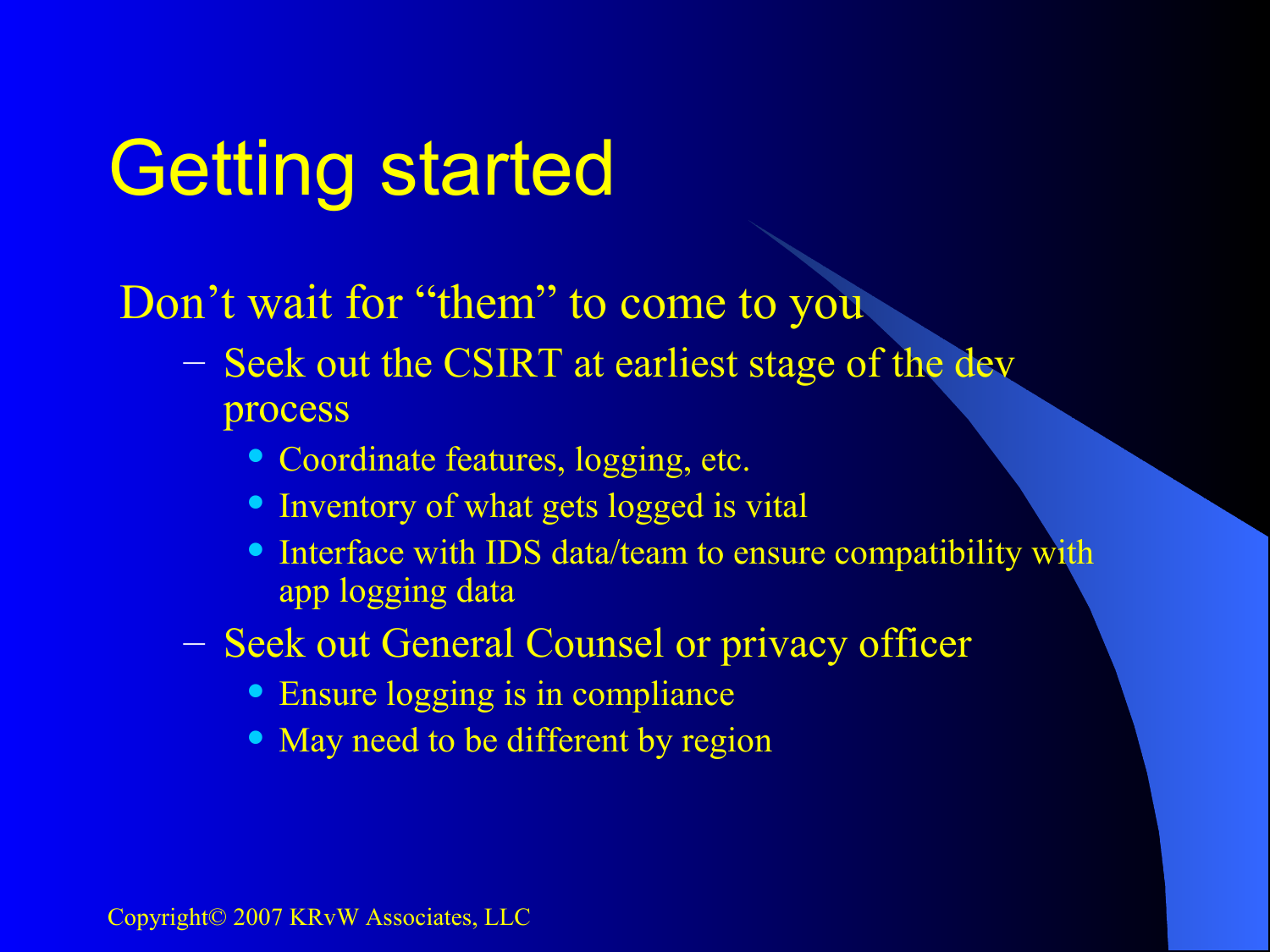#### The difference

*You're thinking that a lot of these things seem pretty extreme. Some are. However, all of them are borne from experience in the trenches. A well auditable app will make an enormous difference when the alarms go off.*